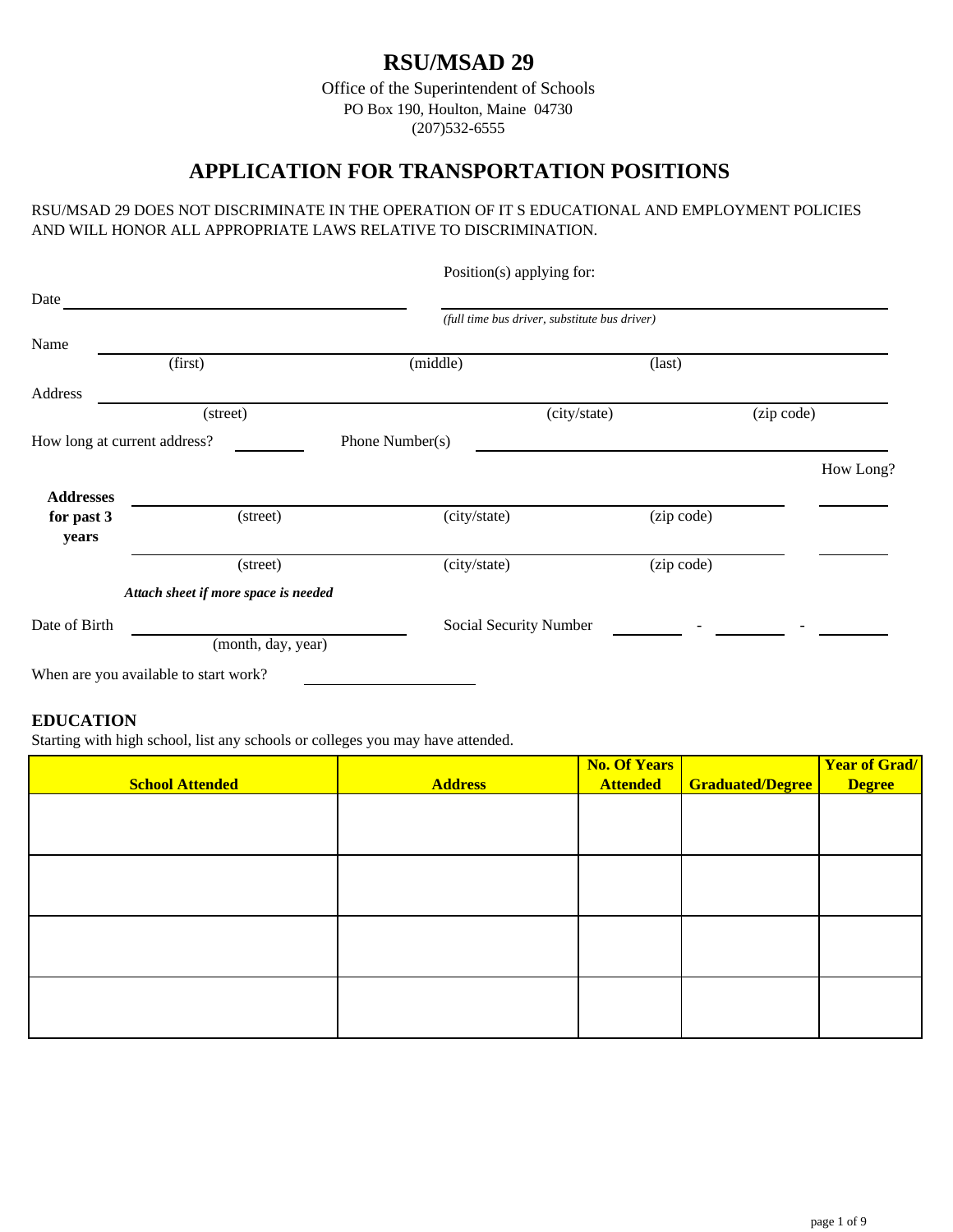| <b>BACKGROUND</b>                                                                                                                                                                                                                                                                                        | <b>YES</b> | <b>NO</b> |
|----------------------------------------------------------------------------------------------------------------------------------------------------------------------------------------------------------------------------------------------------------------------------------------------------------|------------|-----------|
| Have you ever been disciplined, discharged, or asked to resign from a prior position?                                                                                                                                                                                                                    |            |           |
| Have you ever resigned from a prior position?                                                                                                                                                                                                                                                            |            |           |
| Has your contract in a prior position ever been non-renewed?                                                                                                                                                                                                                                             |            |           |
| Have you ever been charged with or investigated for sexual abuse or harassment of another person?                                                                                                                                                                                                        |            |           |
| Have you ever been convicted of a crime (other than a minor traffic offense)?                                                                                                                                                                                                                            |            |           |
| Have you ever entered a plea of guilty or "no contest" (nolo contendere) to any crime (other than a minor<br>traffic offense)?                                                                                                                                                                           |            |           |
| Has any court ever deferred, filed or dismissed proceedings without a finding of guilty and required that you<br>pay a fine, penalty, or court costs and/or imposed a requirement to your behavior or conduct for a period of<br>time in connection with any crime (other than a minor traffic offense)? |            |           |
| Have you ever been charged with a traffic offense or pleaded guilty or "no contest" (nolo contendere) to a<br>traffic offense?                                                                                                                                                                           |            |           |

If you have answered YES to any of the previous questions, provide full details below, including, with respect to court actions, the date, offense in question, and the address of the court involved. Use additional sheets if necessary. Conviction or other disposition of a crime is not necessarily an automatic bar to employment.

#### **REFERENCES**

List three, two of whom are most recent supervisors, who can comment on your ability and whom we may contact.

| <b>Name</b> | <b>Position</b> | <b>Address</b> | <b>Phone Number</b> |
|-------------|-----------------|----------------|---------------------|
|             |                 |                |                     |
|             |                 |                |                     |
|             |                 |                |                     |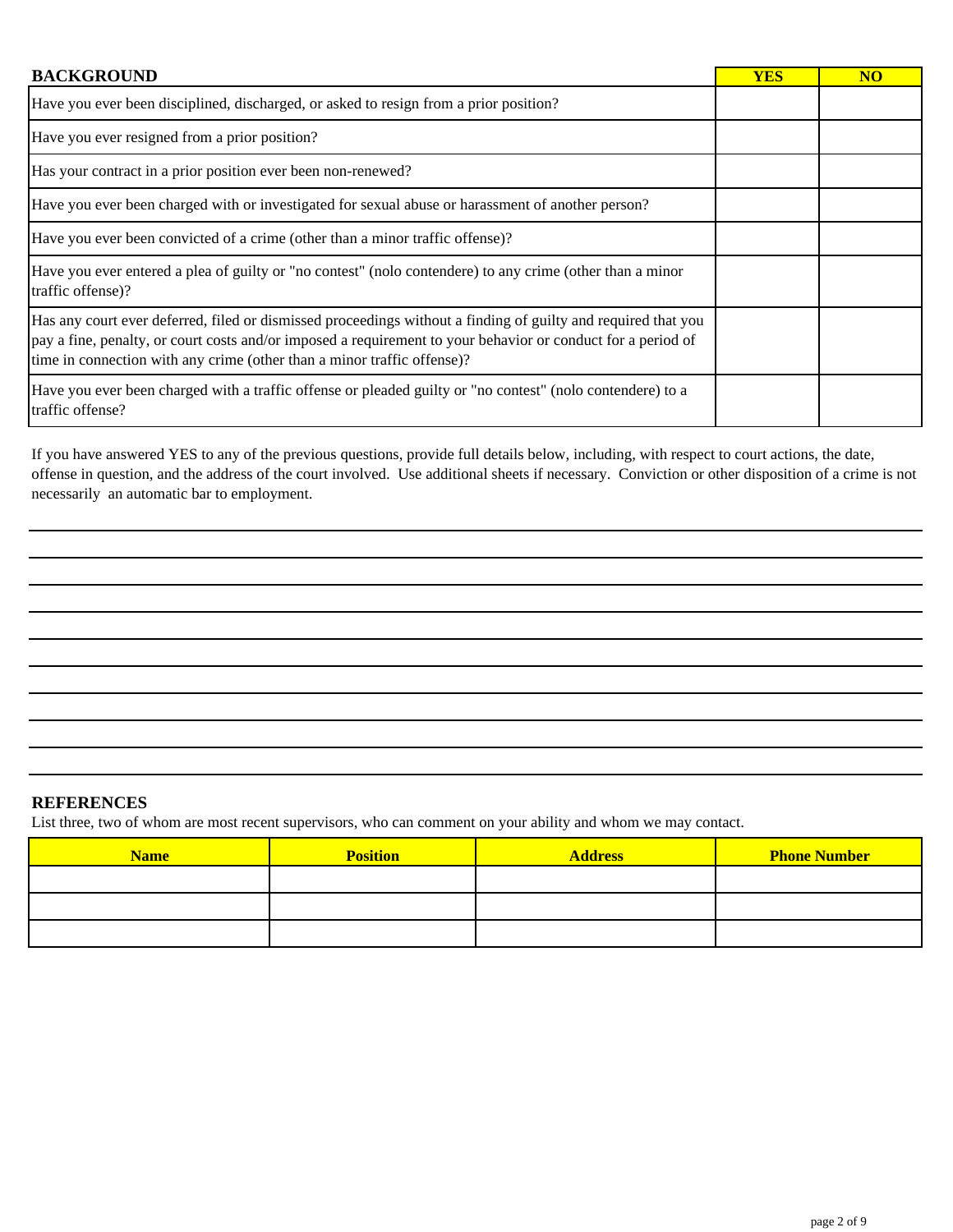| <b>EXPERIENCE AND QUALIFICATION - DRIVER</b> |              |                 |             |                        |  |  |
|----------------------------------------------|--------------|-----------------|-------------|------------------------|--|--|
|                                              | <b>STATE</b> | <b>LICENSE#</b> | <b>TYPE</b> | <b>EXPIRATION DATE</b> |  |  |
|                                              |              |                 |             |                        |  |  |
| <b>DRIVER LICENSES</b>                       |              |                 |             |                        |  |  |
|                                              |              |                 |             |                        |  |  |

| <b>DRIVING EXPERIENCE</b>       |                          |             |                                             |         |  |  |  |
|---------------------------------|--------------------------|-------------|---------------------------------------------|---------|--|--|--|
|                                 | <b>TYPE OF EQUIPMENT</b> |             | <b>APPROX. NO. OF MILES</b><br><b>DATES</b> |         |  |  |  |
| <b>CLASS OF EQUIPMENT</b>       | (VAN, TANK, FLAT, ETC.)  | <b>FROM</b> | <b>TO</b>                                   | (TOTAL) |  |  |  |
| <b>Straight Truck</b>           |                          |             |                                             |         |  |  |  |
| <b>Tractor and Semi-Trailer</b> |                          |             |                                             |         |  |  |  |
| <b>Tractor - Two Trailers</b>   |                          |             |                                             |         |  |  |  |
| Other                           |                          |             |                                             |         |  |  |  |

| <b>ACCIDENT RECORD FOR PAST 3 YEARS OR MORE (ATTACH SHEET IF MORE SPACE IS NEEDED)</b> |                                  |                   |                 |  |  |
|----------------------------------------------------------------------------------------|----------------------------------|-------------------|-----------------|--|--|
| <b>NATURE OF ACCIDENT</b>                                                              |                                  |                   |                 |  |  |
| <b>DATES</b>                                                                           | (HEAD-ON, REAR-END, UPSET, ETC.) | <b>FATALITIES</b> | <b>INJURIES</b> |  |  |
| <b>Last Accident</b>                                                                   |                                  |                   |                 |  |  |
| <b>Next Previous</b>                                                                   |                                  |                   |                 |  |  |
| <b>Next Previous</b>                                                                   |                                  |                   |                 |  |  |
|                                                                                        |                                  |                   |                 |  |  |

| <b>TRAFFIC CONVICTIONS AND FORFEITURES FOR THE PAST 3 YEARS (OTHER THAN PARKING VIOLATIONS)</b> |  |  |  |  |  |  |  |
|-------------------------------------------------------------------------------------------------|--|--|--|--|--|--|--|
| <b>PENALTY</b><br><b>LOCATION</b><br>DATE<br><b>CHARGE</b>                                      |  |  |  |  |  |  |  |
|                                                                                                 |  |  |  |  |  |  |  |
|                                                                                                 |  |  |  |  |  |  |  |
|                                                                                                 |  |  |  |  |  |  |  |

(attach sheet if more space is needed)

| A. Have you ever been denied a license, permit or privilege to operate a motor vehicle? | <b>Yes</b> |  |
|-----------------------------------------------------------------------------------------|------------|--|
| B. Has any license, permit or privilege ever been suspended or revoked?                 | Yes.       |  |

#### **IF THE ANSWER TO EITHER A OR B IS YES, GIVE DETAILS**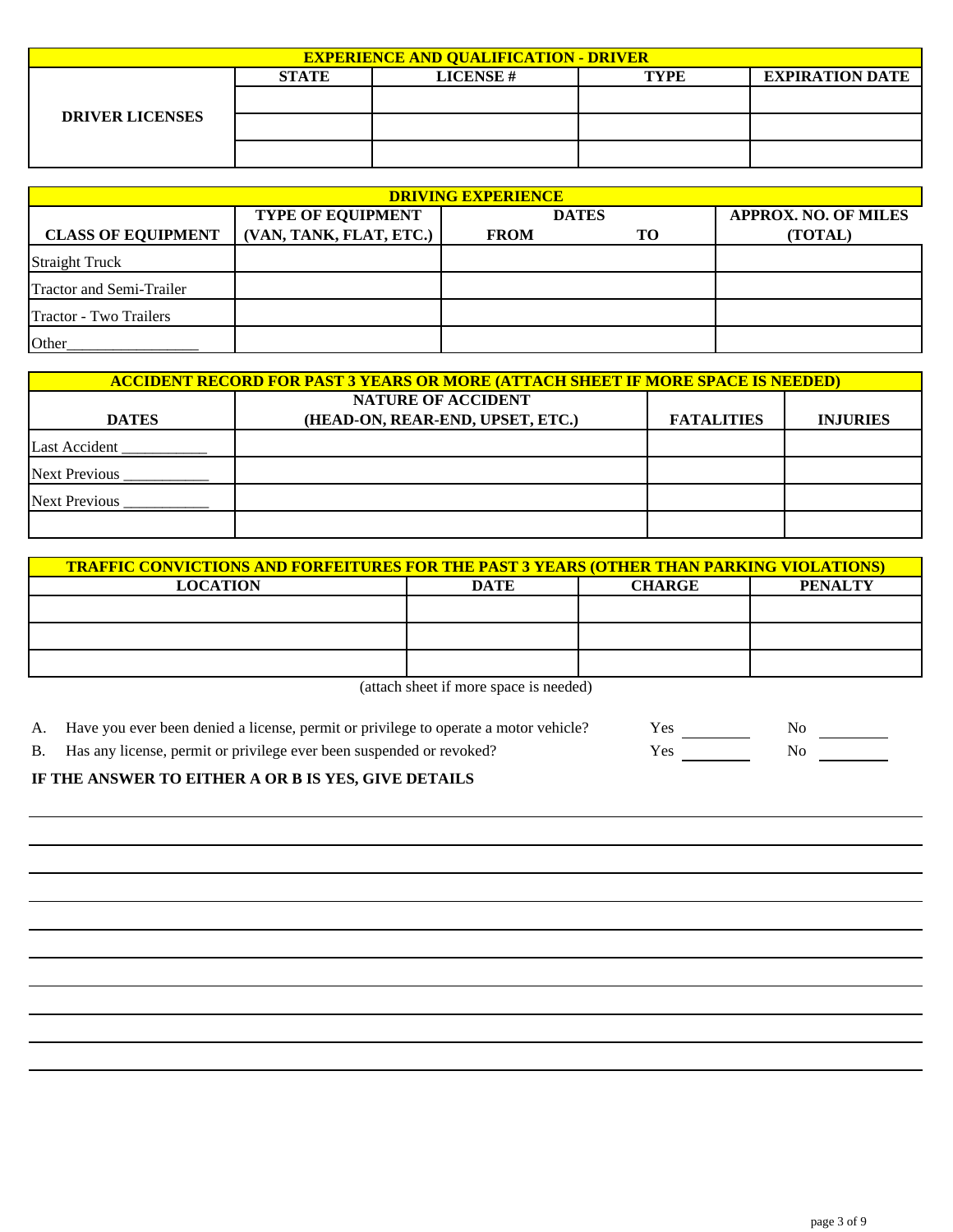#### **DRIVER APPLICANTS**

| Please understand that information you provide regarding current and previous employers may be used and those employers will be contacted     |
|-----------------------------------------------------------------------------------------------------------------------------------------------|
| for the purpose of investigating your safety performance history as required by 49 CFR 391.23(d) and (e). The attached statement entitled     |
| "Due Process Rights (regarding information received as a result of investigations required by 49 CFR 391.23(d) and (e))" is being provided in |
| accordance with 49CFR391.23(i).                                                                                                               |

I have read, understand and agree to the above and attached Due Process statement.

| <b>Applicant Signature</b> | )ate |
|----------------------------|------|
|                            |      |

*(day, month, year)*

### **EMPLOYMENT RECORD**

(attach second sheet if more space is needed) (for dates use month/year)

Note: DOT required that Employment for at least 3 years and/or Commercial Driving Experience for the past 10 years be shown.

#### **LAST EMPLOYER:**

| Name                                                                                                                                                                                                                                  |             |                      |                                                                                                                                                                                                                                | Telephone ( ) |
|---------------------------------------------------------------------------------------------------------------------------------------------------------------------------------------------------------------------------------------|-------------|----------------------|--------------------------------------------------------------------------------------------------------------------------------------------------------------------------------------------------------------------------------|---------------|
| Address<br><u> 1980 - Johann Barn, mars an t-Amerikaansk politiker (* 1918)</u>                                                                                                                                                       |             |                      |                                                                                                                                                                                                                                | Fax $($       |
| Position Held<br><u> Letting and the contract of the contract of the contract of the contract of the contract of the contract of the contract of the contract of the contract of the contract of the contract of the contract of </u> | <b>From</b> |                      | To the contract of the contract of the contract of the contract of the contract of the contract of the contract of the contract of the contract of the contract of the contract of the contract of the contract of the contrac | Salary        |
| Reason for leaving                                                                                                                                                                                                                    |             |                      |                                                                                                                                                                                                                                |               |
| Were you subject to FMCSR while working for this company? Yes No                                                                                                                                                                      |             |                      |                                                                                                                                                                                                                                |               |
| Was your job with this company designated as a Safety Sensitive Function subject to drug and alcohol testing requirements<br>of 49 CFR Part 40?<br>Yes No                                                                             |             |                      |                                                                                                                                                                                                                                |               |
| <b>SECOND LAST EMPLOYER:</b>                                                                                                                                                                                                          |             |                      |                                                                                                                                                                                                                                |               |
| Name                                                                                                                                                                                                                                  |             |                      |                                                                                                                                                                                                                                | Telephone ( ) |
| Address                                                                                                                                                                                                                               |             |                      |                                                                                                                                                                                                                                | Fax $($       |
| Position Held <b>New York of The Contract Contract Contract Contract Contract Contract Contract Contract Contract Contract Contract Contract Contract Contract Contract Contract Contract Contract Contract Contract Contract Co</b>  |             | From To              |                                                                                                                                                                                                                                | Salary        |
| Reason for leaving the contract of the contract of the contract of the contract of the contract of the contract of the contract of the contract of the contract of the contract of the contract of the contract of the contrac        |             |                      |                                                                                                                                                                                                                                |               |
| Were you subject to FMCSR while working for this company? Yes No                                                                                                                                                                      |             |                      |                                                                                                                                                                                                                                |               |
| Was your job with this company designated as a Safety Sensitive Function subject to drug and alcohol testing requirements<br>of 49 CFR Part 40?<br>Yes No                                                                             |             |                      |                                                                                                                                                                                                                                |               |
| <b>THIRD LAST EMPLOYER:</b>                                                                                                                                                                                                           |             |                      |                                                                                                                                                                                                                                |               |
| Name                                                                                                                                                                                                                                  |             |                      |                                                                                                                                                                                                                                | Telephone ( ) |
| Address                                                                                                                                                                                                                               |             |                      | Fax $($ $)$                                                                                                                                                                                                                    |               |
| Position Held<br><u> 1989 - Johann Stoff, fransk politik (d. 1989)</u>                                                                                                                                                                | From        |                      | To the contract of the contract of the contract of the contract of the contract of the contract of the contract of the contract of the contract of the contract of the contract of the contract of the contract of the contrac | Salary        |
|                                                                                                                                                                                                                                       |             |                      |                                                                                                                                                                                                                                |               |
| Were you subject to FMCSR while working for this company?                                                                                                                                                                             | Yes         | $\frac{No \f{c}}{a}$ |                                                                                                                                                                                                                                |               |
| Was your job with this company designated as a Safety Sensitive Function subject to drug and alcohol testing requirements<br>of 49 CFR Part 40?<br>Yes No                                                                             |             |                      |                                                                                                                                                                                                                                |               |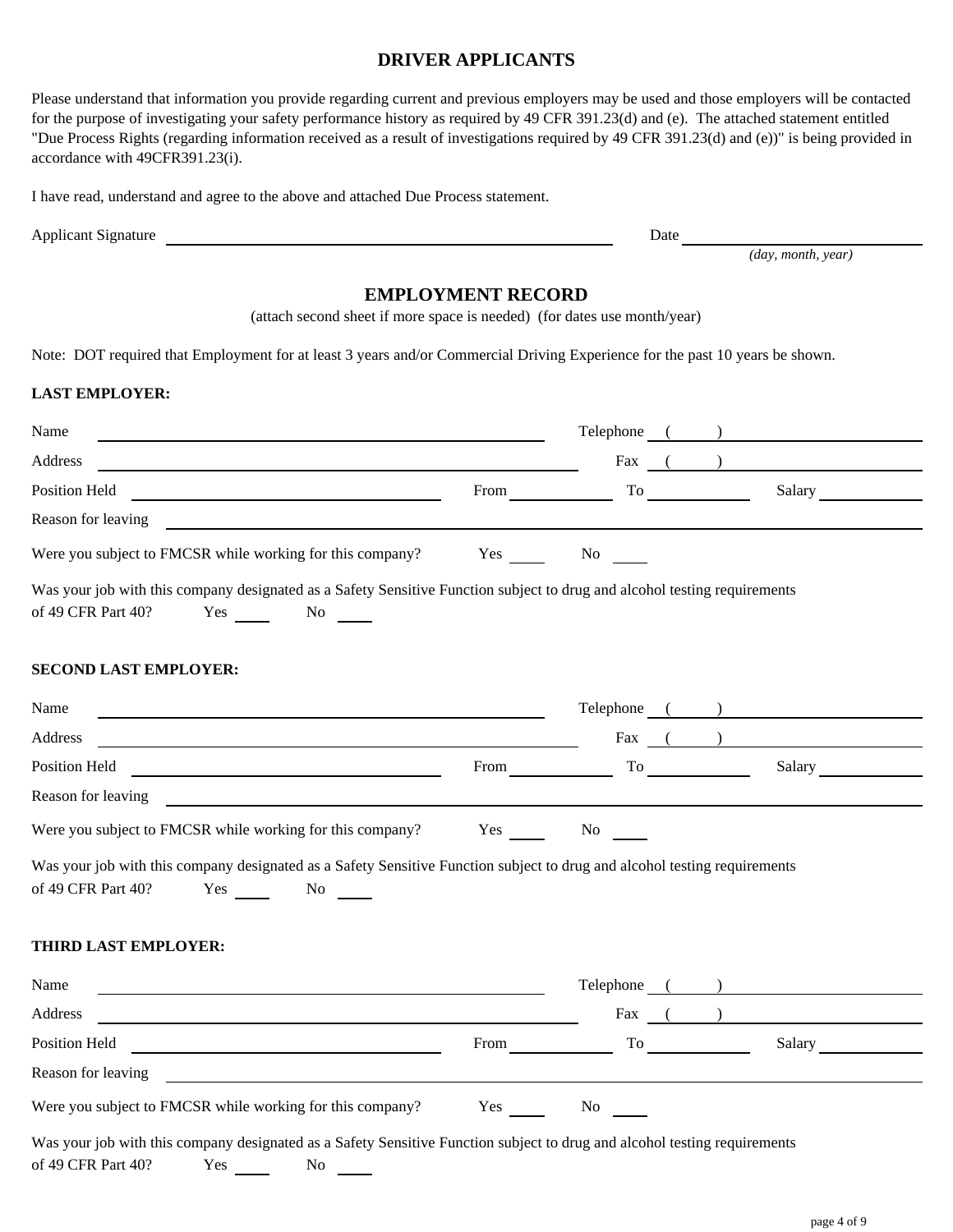#### **FOURTH LAST EMPLOYER:**

| Name                                                                                                                                                                                                                                                                                                                                                                                    |      | Telephone |        |
|-----------------------------------------------------------------------------------------------------------------------------------------------------------------------------------------------------------------------------------------------------------------------------------------------------------------------------------------------------------------------------------------|------|-----------|--------|
| Address                                                                                                                                                                                                                                                                                                                                                                                 |      | Fax       |        |
| Position Held                                                                                                                                                                                                                                                                                                                                                                           | From | To        | Salary |
| Reason for leaving                                                                                                                                                                                                                                                                                                                                                                      |      |           |        |
| Were you subject to FMCSR while working for this company?                                                                                                                                                                                                                                                                                                                               | Yes  | No.       |        |
| Was your job with this company designated as a Safety Sensitive Function subject to drug and alcohol testing requirements<br>of 49 CFR Part 40?<br>Yes<br>No note that the set of the set of the set of the set of the set of the set of the set of the set of the set of the set of the set of the set of the set of the set of the set of the set of the set of the set of the set of |      |           |        |
| <b>MO BE BELD LUB GLOUED BY LBBLICLUB</b>                                                                                                                                                                                                                                                                                                                                               |      |           |        |

# **TO BE READ AND SIGNED BY APPLICANT**

This certifies that this application was completed by me, and that all entries on it are thru and complete to the best of my knowledge.

| <b>Applicant Signature</b> | Date |                             |
|----------------------------|------|-----------------------------|
|                            |      | $\langle$ day, month, year) |

*Note: A motor carrier may require an applicant to provide information in addition to information required by the Federal Motor Carrier Safety Regulations.*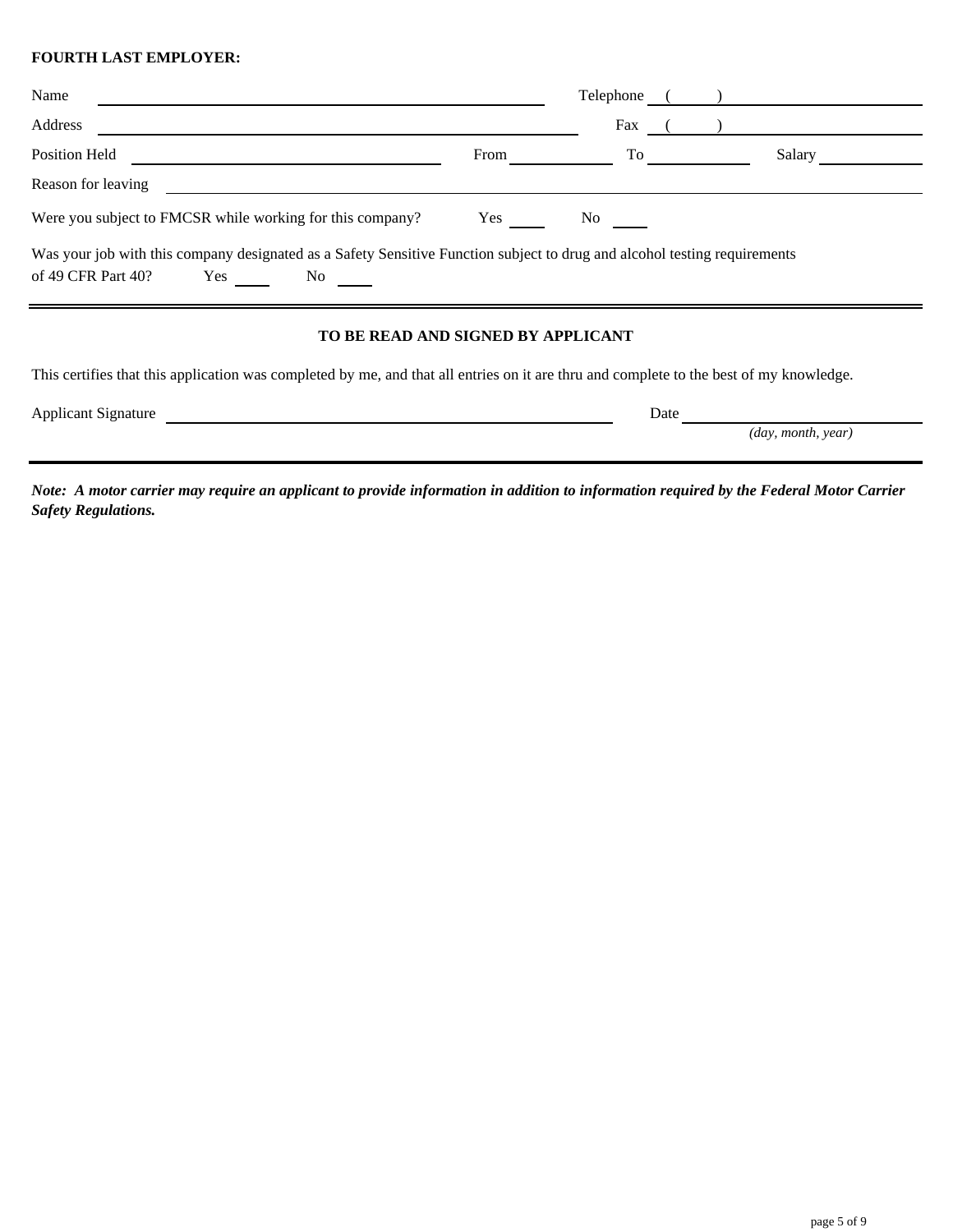#### **EMPLOYMENT RECORD PAGE 2**

#### **EMPLOYER:**

| Name                                                                                                                                                                     |             | Telephone ( )                                                                                                                                                                                                                            |
|--------------------------------------------------------------------------------------------------------------------------------------------------------------------------|-------------|------------------------------------------------------------------------------------------------------------------------------------------------------------------------------------------------------------------------------------------|
| Address<br><u> 1980 - Johann Barn, amerikan personal (h. 1980).</u>                                                                                                      |             | Fax $($ $)$                                                                                                                                                                                                                              |
| Position Held<br><u> 1989 - Andrea Stadt Britain, amerikansk politik (</u>                                                                                               |             | Salary<br>From To To                                                                                                                                                                                                                     |
| Reason for leaving                                                                                                                                                       |             |                                                                                                                                                                                                                                          |
| Were you subject to FMCSR while working for this company?                                                                                                                |             | Yes No                                                                                                                                                                                                                                   |
| Was your job with this company designated as a Safety Sensitive Function subject to drug and alcohol testing requirements<br>of 49 CFR Part 40?<br>Yes No No             |             |                                                                                                                                                                                                                                          |
| <b>EMPLOYER:</b>                                                                                                                                                         |             |                                                                                                                                                                                                                                          |
| Name                                                                                                                                                                     |             | Telephone ( )                                                                                                                                                                                                                            |
| Address                                                                                                                                                                  |             | $\text{Fax}$ ( )                                                                                                                                                                                                                         |
| Position Held<br><u> 1989 - Johann Barn, mars eta bat erroman erroman erroman erroman erroman erroman erroman erroman erroman err</u>                                    |             | Salary<br>$From \_\_$                                                                                                                                                                                                                    |
| Reason for leaving<br><u> 1989 - John Stein, Amerikaansk politiker (</u>                                                                                                 |             |                                                                                                                                                                                                                                          |
| Were you subject to FMCSR while working for this company?                                                                                                                |             | Yes No No                                                                                                                                                                                                                                |
| Name<br><u> 1980 - Johann Barn, amerikan bestemannten bestemannten bestemannten bestemannten bestemannten bestemannten b</u><br>Address                                  |             | Telephone ( )<br>Fax $($                                                                                                                                                                                                                 |
| <u> 1989 - Johann Barn, fransk politik fotograf (d. 1989)</u><br>Position Held                                                                                           | $From \_\_$ | To the contract of the contract of the contract of the contract of the contract of the contract of the contract of the contract of the contract of the contract of the contract of the contract of the contract of the contrac<br>Salary |
| <u> 1980 - Johann Barbara, martin amerikan basar da</u><br>Reason for leaving<br><u> 1989 - John Stein, Amerikaansk politiker (</u>                                      |             |                                                                                                                                                                                                                                          |
| Were you subject to FMCSR while working for this company?                                                                                                                | Yes         | No                                                                                                                                                                                                                                       |
| Was your job with this company designated as a Safety Sensitive Function subject to drug and alcohol testing requirements<br>of 49 CFR Part 40?<br>Yes No                |             |                                                                                                                                                                                                                                          |
| <b>EMPLOYER:</b>                                                                                                                                                         |             |                                                                                                                                                                                                                                          |
| Name                                                                                                                                                                     |             | Telephone ( )                                                                                                                                                                                                                            |
| Address<br><u> 1980 - Johann Barn, mars an t-Amerikaansk politiker (* 1950)</u>                                                                                          |             | Fax $($                                                                                                                                                                                                                                  |
|                                                                                                                                                                          |             | From $\qquad \qquad$ To $\qquad \qquad$<br>Salary                                                                                                                                                                                        |
|                                                                                                                                                                          |             |                                                                                                                                                                                                                                          |
| Were you subject to FMCSR while working for this company?                                                                                                                |             | Yes No                                                                                                                                                                                                                                   |
| Was your job with this company designated as a Safety Sensitive Function subject to drug and alcohol testing requirements<br>of 49 CFR Part 40?<br>$Yes \t\t No \t\t No$ |             |                                                                                                                                                                                                                                          |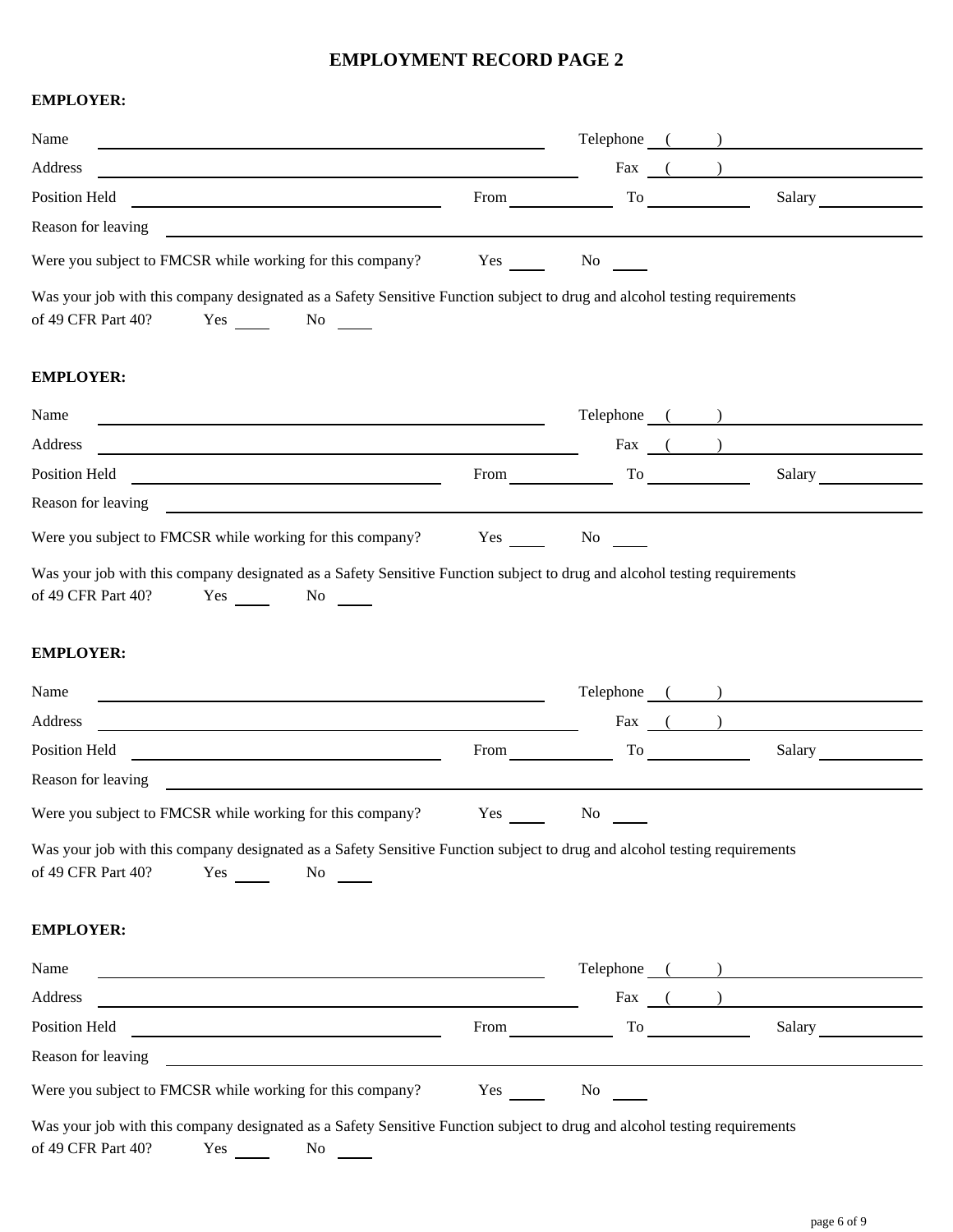## **Due Process Rights**

(regarding information received as a result of investigations required by 49 CFR 391.23(d) and (e))

You are hereby notified that you have the following rights regarding the investigative information that will be provided to the prospective employer pursuant to 49 CFR 391.23 (d) and (e):

 $(i)(l)(i)$  The right to review information provided by previous employers;

(i)(l)(ii) The right to have errors in the information corrected by previous employer and for that previous employer to re-send the corrected information to the prospective employer;

(i)(l)(iii) The right to have a rebuttal statement attached to the alleged erroneous information, if the previous employer and the driver cannot agree on the accuracy of the information.

(i)(2) Drivers who have preious Department of Transportation regulated employment history in the preceding three years, and wish to review previous employer-provided investigative information must submit a written request to the prospective employer, which may be done at any time, including when applying, or as late as 30 days after being employed or being notified of denial of employment. The prosepctive employer must provide this informaiton to the applicant within five (5) business days of receiving the written request. If the prospetive employer has not yet received the requested information form the previous employer(s), then the five- business days dealine will begin when the prospective employer receives the requested safety performance history information. If the driver has not arranged to pick up or receive the requested records within thirty (30) days of the prospective employer making them available, the prospective motor carrier may consider the driver to have waived his/her request to review the records.

\*\*\* Additional information located in 49 CFR Part 391.23(j), (k) & (l)

Received by Date

*(name) (day, month, year)*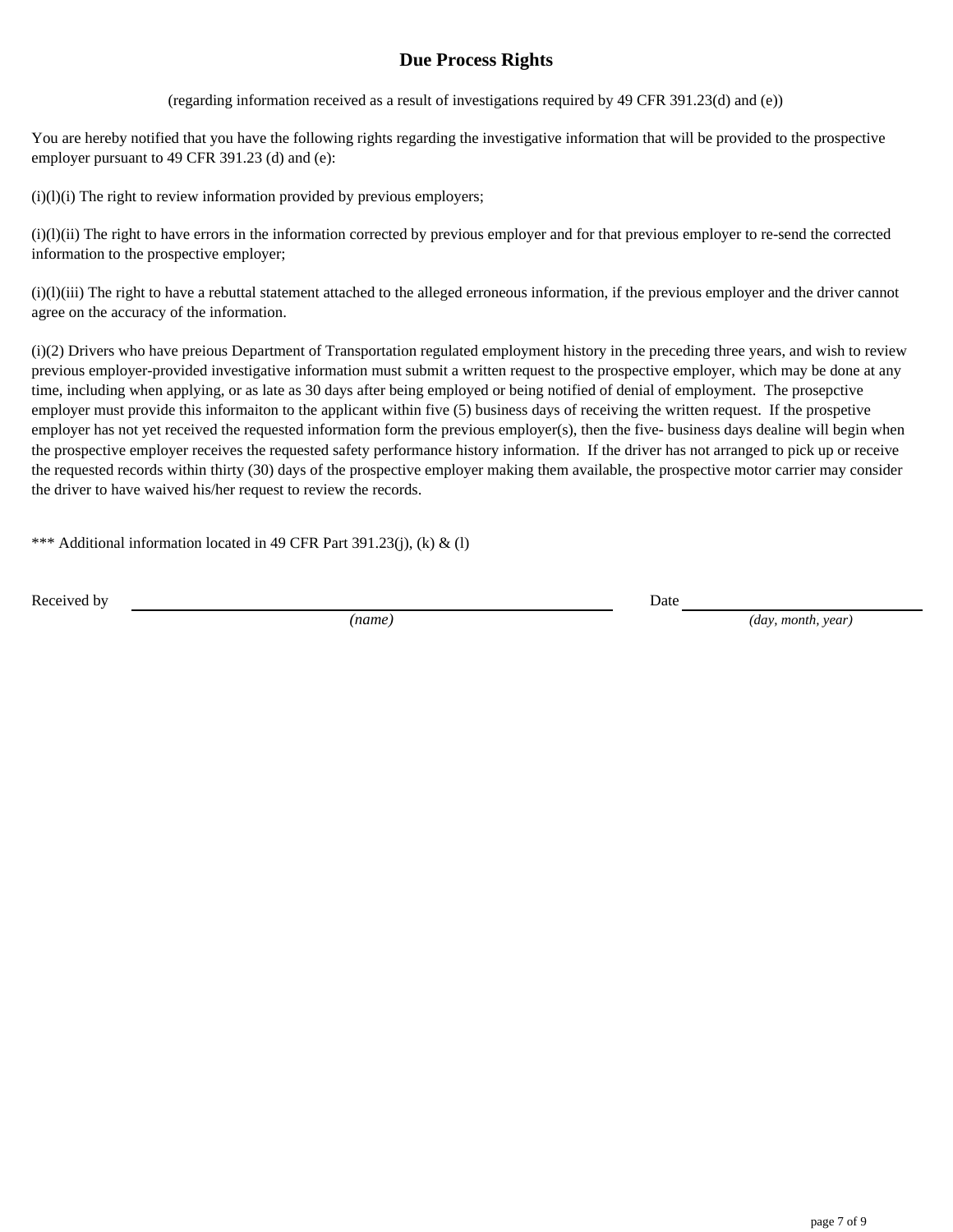## **Controlled Substance and Alcohol (CSA) Per 49 CFR 391.23(e) & (40.25 (j)) - Interstate Driver (40.25(j) - Intrastate Only**

| <b>Applicant's Name:</b>                                                                                                                                                                                                                                                                                                                               | Date:  |  |
|--------------------------------------------------------------------------------------------------------------------------------------------------------------------------------------------------------------------------------------------------------------------------------------------------------------------------------------------------------|--------|--|
| Answer question below;                                                                                                                                                                                                                                                                                                                                 |        |  |
| Have you tested positive, or refused to test, on any pre-employment controlled substance or alcohol test administered by an employer to which<br>you applied for, but did not obtain, safety-sensitive transportation work covered by DOT agency controlled substance and alcohol testing rules<br>during the past three years (2 years - Intrastate)? |        |  |
|                                                                                                                                                                                                                                                                                                                                                        | Yes No |  |
| If Yes, have you completed the return to duty process?                                                                                                                                                                                                                                                                                                 | Yes No |  |
| If you have completed the return to duty process outlined in 49 CFR Part 40 Subpart 0, provide the Substance Abuse Professional (SAP)<br>information below:                                                                                                                                                                                            |        |  |
| Name of SAP:                                                                                                                                                                                                                                                                                                                                           |        |  |
| Address:<br><u> 1989 - Johann Stoff, amerikansk politiker (d. 1989)</u>                                                                                                                                                                                                                                                                                |        |  |
| City, State, Zip                                                                                                                                                                                                                                                                                                                                       |        |  |
| My signature below certifies that the answer above are true and accurate.                                                                                                                                                                                                                                                                              |        |  |
| Applicant's Signature:<br><u> 1980 - Jan Samuel Barbara, margaret eta idazlea (h. 1980).</u>                                                                                                                                                                                                                                                           | Date:  |  |
|                                                                                                                                                                                                                                                                                                                                                        |        |  |

Meets the requirements of 49 CFR Part 40.25(j) & the 3 year requirement of Part 391.23(e)